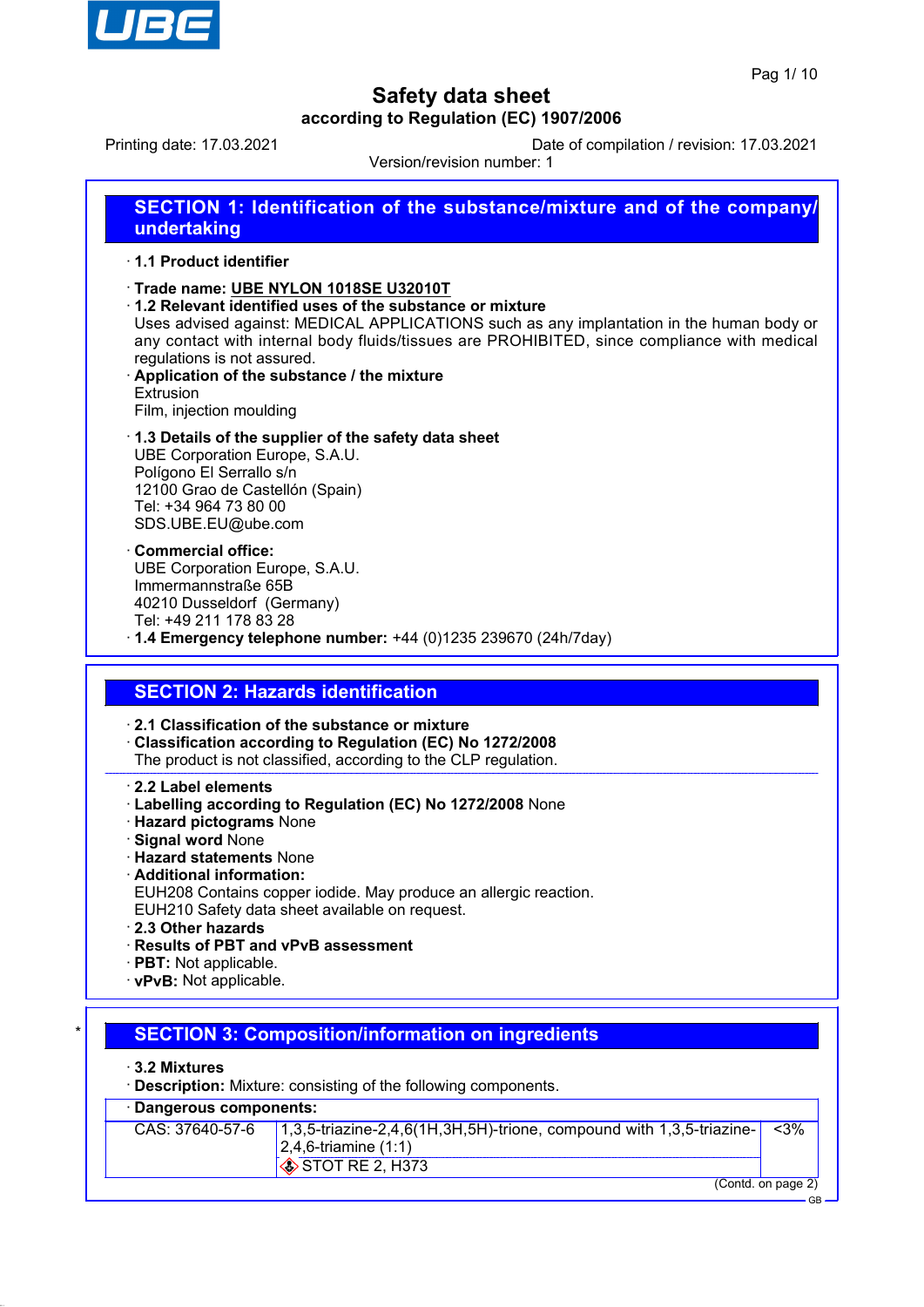

Printing date: 17.03.2021 Date of compilation / revision: 17.03.2021

Version/revision number: 1

## **Trade name: UBE NYLON 1018SE U32010T**

| CAS: 13463-67-7            | Titanium dioxide<br>substance with a Community workplace exposure limit                                                                                                                                                  | $< 1\%$   |
|----------------------------|--------------------------------------------------------------------------------------------------------------------------------------------------------------------------------------------------------------------------|-----------|
| CAS: 7681-65-4             | copper iodide<br>EINECS: 231-674-6 STOT RE 1, H372; Seye Dam. 1, H318; Aquatic Acute 1, H318; 331-674-6 H400 (M=10); Aquatic Chronic 2, H411; $\Diamond$ Acute Tox. 4, H302; Skin<br>Irrit. 2, H315; Skin Sens. 1A, H317 | $< 0.1\%$ |
| · Non dangerous components |                                                                                                                                                                                                                          |           |
| 25038-54-4 Polyamide 6     |                                                                                                                                                                                                                          | >95%      |

· **Additional information:** For the wording of the listed hazard phrases refer to section 16.

## **SECTION 4: First aid measures**

| 4.1 Description of first aid measures<br>· General information:<br>Take affected persons out of danger area and lay down.<br>To show SDS or label<br>Take affected persons out into the fresh air.<br>Remove contaminated clothing that are not attached to the skin<br>Do not leave affected persons unattended.<br>Seek medical treatment.<br>· After inhalation:<br>Molten state:<br>If exposed to vapors from heating and molding material, remove to fresh air.<br>If symptoms, coughing and discomfort in nose and throat remain, get medical attention.<br>After skin contact:<br>Molten state:<br>Burns caused by molten material require hospital treatment.<br>If redness, itching or burning sensation develops, get medical attention.<br>Remove contaminated clothing<br>Immediately wash with water and soap and rinse thoroughly.<br>Seek medical treatment.<br>Wash clothing before reuse. Properly clean shoes before reuse<br>· After eye contact:<br>Flush eyes with water for at least 15 minutes, keeping eyelids open.<br>Remove any contact lenses and open eyes wide apart. Continue to rinse<br>Call a doctor immediately.<br>· After swallowing:<br>If swallowed, rinse mouth with water (only if the person is conscious).<br>Rinse out mouth and then drink plenty of water.<br>Seek medical treatment.<br>4.2 Most important symptoms and effects, both acute and delayed<br>Irreversible dermatitis will occur if you do not wash affected skin immediately and thoroughly. |
|-----------------------------------------------------------------------------------------------------------------------------------------------------------------------------------------------------------------------------------------------------------------------------------------------------------------------------------------------------------------------------------------------------------------------------------------------------------------------------------------------------------------------------------------------------------------------------------------------------------------------------------------------------------------------------------------------------------------------------------------------------------------------------------------------------------------------------------------------------------------------------------------------------------------------------------------------------------------------------------------------------------------------------------------------------------------------------------------------------------------------------------------------------------------------------------------------------------------------------------------------------------------------------------------------------------------------------------------------------------------------------------------------------------------------------------------------------------------------------------------------------------|
| 4.3 Indication of any immediate medical attention and special treatment needed<br>No further relevant information available.                                                                                                                                                                                                                                                                                                                                                                                                                                                                                                                                                                                                                                                                                                                                                                                                                                                                                                                                                                                                                                                                                                                                                                                                                                                                                                                                                                              |
| <b>SECTION 5: Firefighting measures</b>                                                                                                                                                                                                                                                                                                                                                                                                                                                                                                                                                                                                                                                                                                                                                                                                                                                                                                                                                                                                                                                                                                                                                                                                                                                                                                                                                                                                                                                                   |
|                                                                                                                                                                                                                                                                                                                                                                                                                                                                                                                                                                                                                                                                                                                                                                                                                                                                                                                                                                                                                                                                                                                                                                                                                                                                                                                                                                                                                                                                                                           |

· **5.1 Extinguishing media**

· **Suitable extinguishing agents:** Carbon dioxide

Fire-extinguishing powder

(Contd. on page 3)

GB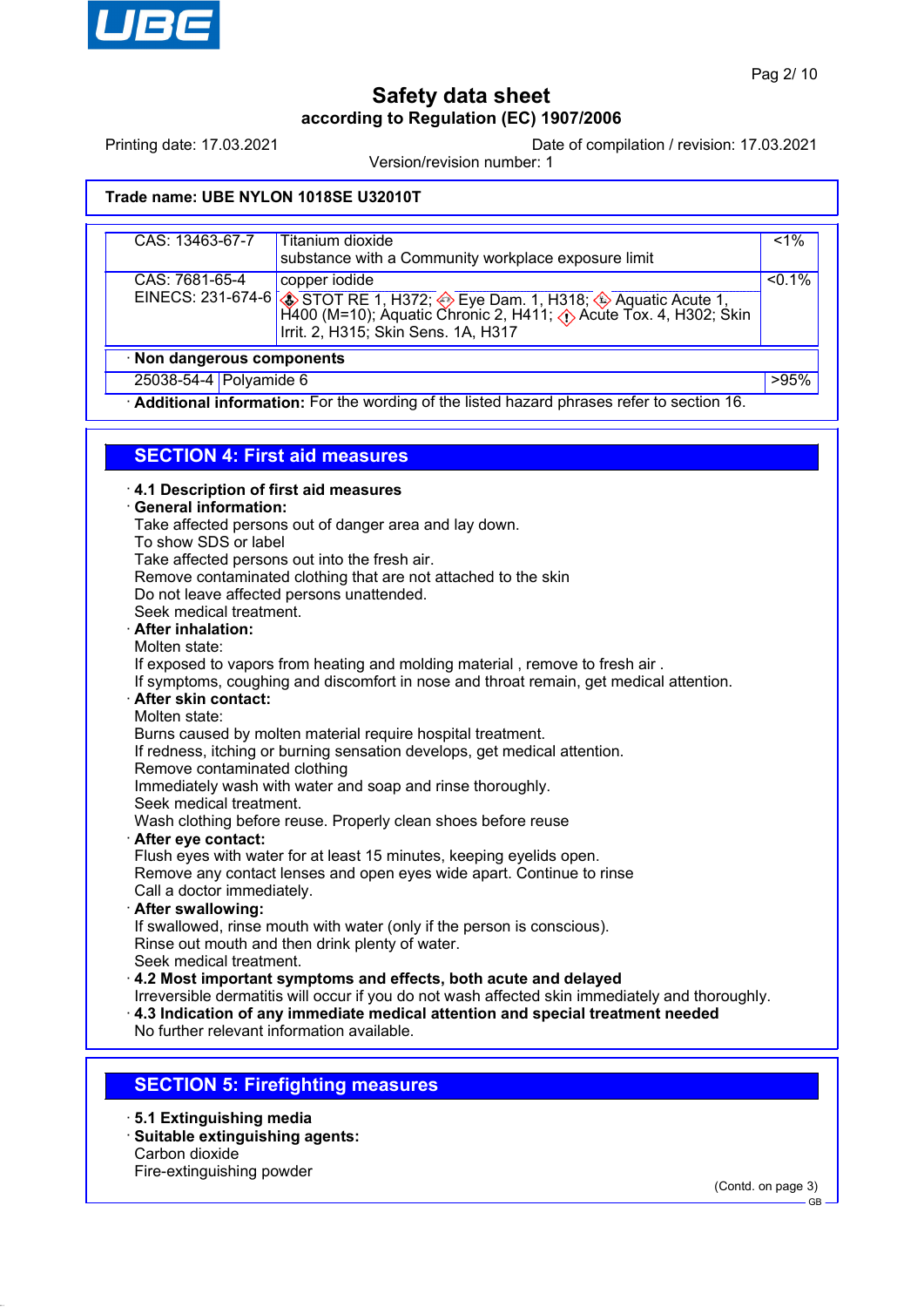

Printing date: 17.03.2021 Date of compilation / revision: 17.03.2021

Version/revision number: 1

### **Trade name: UBE NYLON 1018SE U32010T**

Foam Water spray · **For safety reasons unsuitable extinguishing agents:** none · **5.2 Special hazards arising from the substance or mixture** The product is not classified as flammable, but will burn if involved in a fire, producing irritant or hazardous gas (iodine gas). Formation of toxic gases is possible during heating or in case of fire. Carbon monoxide (CO) Carbon Dioxide (CO2) Hydrogen cyanide (HCN) Ammonia (NH3) Halogen compounds · **5.3 Advice for firefighters** · **Protective equipment:** Wear self-contained respiratory protective device. Firefighters should wear appropriate protective equipment · **Additional information** Cool endangered receptacles with water spray. Collect contaminated fire fighting water separately. It must not enter the sewage system. **SECTION 6: Accidental release measures**

- · **6.1 Personal precautions, protective equipment and emergency procedures** Stop leak if you can do so without risk Ensure adequate ventilation Remove combustible materials Use personal protective equipment as indicated in paragraph 8 · **6.2 Environmental precautions:** Do not allow to enter sewers/ surface or ground water.
- · **6.3 Methods and material for containment and cleaning up:** Sweep up to prevent slipping on polymer pellets Dispose contaminated material as waste according to item 13.
- · **6.4 Reference to other sections** See Section 7 for information on safe handling. See Section 8 for information on personal protection equipment. See Section 13 for disposal information.

## **SECTION 7: Handling and storage**

· **7.1 Precautions for safe handling**

Keep away from foodstuffs, beverages and feed. Immediately remove all soiled and contaminated clothing Wash hands before breaks and at the end of work. Do not eat, drink, smoke or sniff while working. Melted state: Avoid skin contact with the liquefied material. Avoid breathing vapors / gases from molten material. · **Information about fire - and explosion protection:** Protect against electrostatic charges.

- · **7.2 Conditions for safe storage, including any incompatibilities**
- · **Storage:**

· **Requirements to be met by storerooms and receptacles:** Store in cool, dry conditions in well sealed receptacles.

(Contd. on page 4)

GB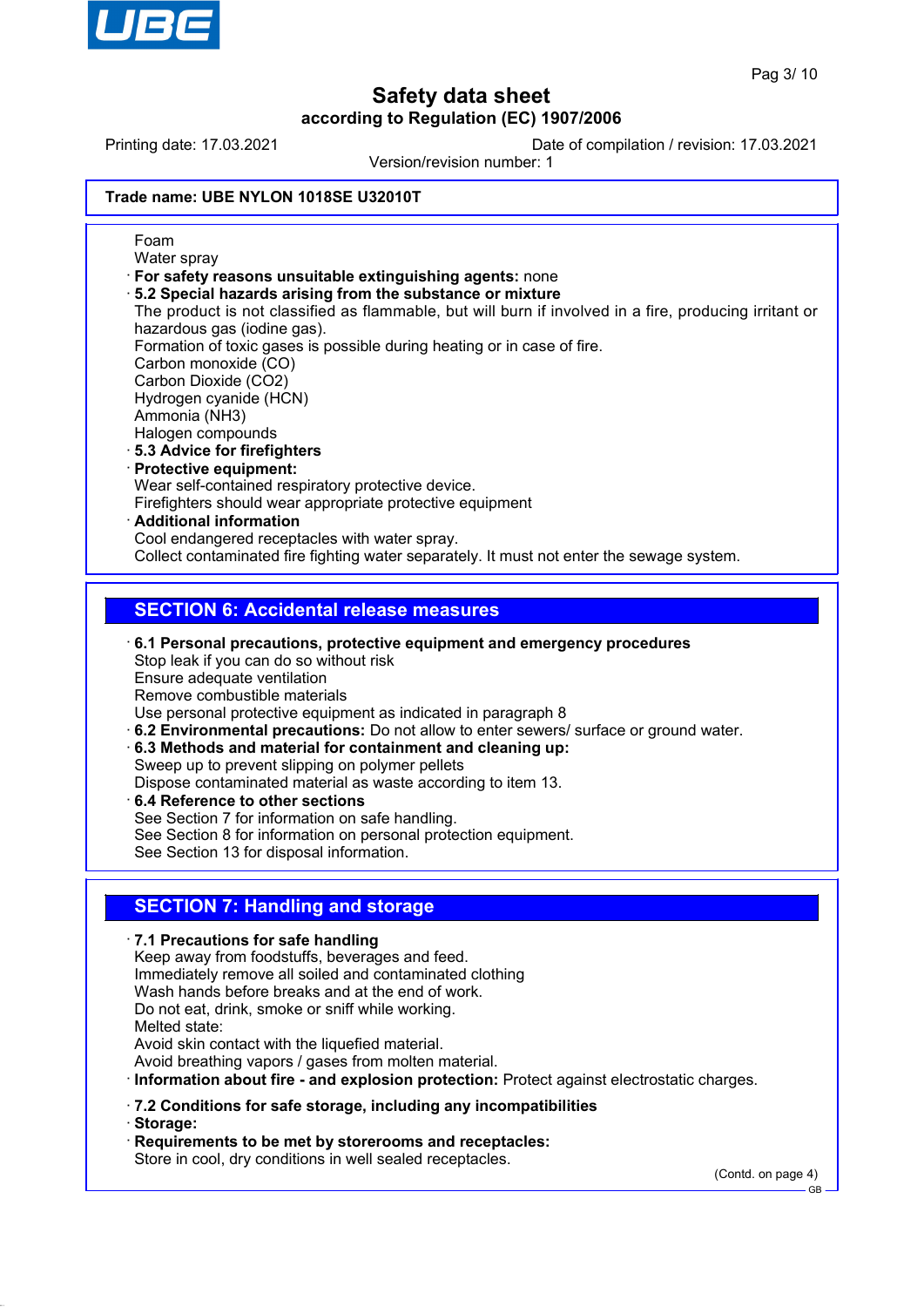

Printing date: 17.03.2021 Date of compilation / revision: 17.03.2021

Version/revision number: 1

#### **Trade name: UBE NYLON 1018SE U32010T**

Protect from heat and direct sunlight.

· **Information about storage in one common storage facility:** Not required.

· **Further information about storage conditions:** None.

· **7.3 Specific end use(s)** No further relevant information available.

## **SECTION 8: Exposure controls/personal protection**

|  |  |  | 8.1 Control parameters |
|--|--|--|------------------------|
|--|--|--|------------------------|

· **Ingredients with limit values that require monitoring at the workplace:**

## **13463-67-7 Titanium dioxide**

WEL (Great Britain) Long-term value: 10\* 4\*\* mg/m<sup>3</sup> \*total inhalable \*\*respirable

#### **7681-65-4 copper iodide**

WEL (Great Britain) Short-term value: 2 mg/m<sup>3</sup> Long-term value: 1 mg/m<sup>3</sup> dusts and mists, as Cu

· **DNEL (workers)** Not available data.

· **DNEL (general population)** No data.

· **PNECs** No available data.

· **Additional information:** The lists valid during the making were used as basis.

- · **8.2 Exposure controls**
- · **Appropriate engineering controls**

Adequate ventilation should be maintained at handing.

Additionally, local exhaust ventilation recommended at melting process.

No further data; see item 7.

- · **Individual protection measures, such as personal protective equipment**
- · **General protective and hygienic measures:**

Immediately remove all soiled and contaminated clothing

Wash hands before breaks and at the end of work. In accordance with Directive 89/686/EEC on personal protective equipment

· **Respiratory protection:**

Not necessary if room is well-ventilated.

Use suitable respiratory protective device in case of insufficient ventilation.

Wear a respirator conforming to EN140 at least with Type A filter.

### · **Hand protection**

Heat resistant gloves



Protective gloves

The glove material has to be impermeable and resistant to the product/ the substance/ the preparation.

Due to missing tests no recommendation to the glove material can be given for the product/ the preparation/ the chemical mixture.

Selection of the glove material on consideration of the penetration times, rates of diffusion and the degradation

### · **Material of gloves**

The selection of the suitable gloves does not only depend on the material, but also on further marks of quality and varies from manufacturer to manufacturer. As the product is a preparation of several substances, the resistance of the glove material can not be calculated in advance and has therefore to be checked prior to the application.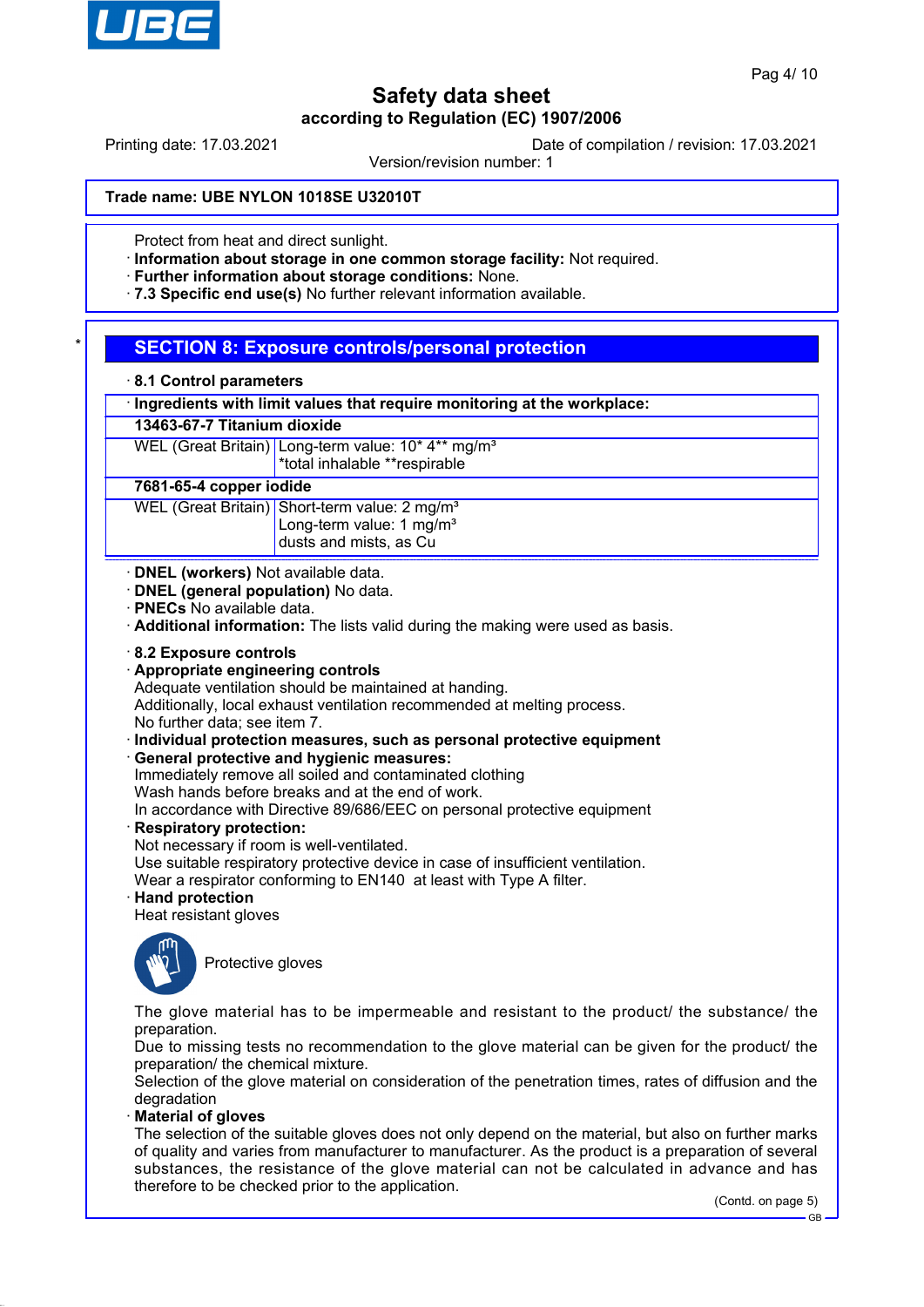

Printing date: 17.03.2021 Date of compilation / revision: 17.03.2021

Version/revision number: 1

### **Trade name: UBE NYLON 1018SE U32010T**

· **Eye/face protection** Molten state:



Tightly sealed goggles

Safety goggles should be worn. At treating hot polymer or molten polymer, face shield should be recommended.

Skin and body protection: Chemical resistant clothing Boots

## **SECTION 9: Physical and chemical properties**

|                                                   | .9.1 Information on basic physical and chemical properties |  |  |
|---------------------------------------------------|------------------------------------------------------------|--|--|
| <b>General Information</b>                        |                                                            |  |  |
| · Colour:                                         | Natural                                                    |  |  |
| · Odour:                                          | Odourless                                                  |  |  |
| · Odour threshold:                                | Not applicable                                             |  |  |
| · Melting point/freezing point:                   | Not determined for mixture.                                |  |  |
|                                                   | PA6:223°C                                                  |  |  |
| <b>Boiling point or initial boiling point and</b> |                                                            |  |  |
| boiling range                                     | Not determined for mixture.                                |  |  |
| · Flammability                                    | Not inflammable.                                           |  |  |
|                                                   | In conformity with United Nations                          |  |  |
|                                                   | Recommendations 4.1 Burning rate test.                     |  |  |
| <b>Lower and upper explosion limit</b>            |                                                            |  |  |
| · Lower:                                          | Not determined for mixture.                                |  |  |
| · Upper:                                          | Not determined for mixture.                                |  |  |
| · Flash point:                                    | Not applicable.                                            |  |  |
| · Auto-ignition temperature:                      | >400 °C (PA6)                                              |  |  |
|                                                   | Not determined for mixture.                                |  |  |
| · Decomposition temperature:                      | 325-350 °C (PA6)                                           |  |  |
|                                                   | Not determined for mixture.                                |  |  |
|                                                   | PA6: 325-350 °C                                            |  |  |
| ∙ pH                                              | Not applicable for being a solid                           |  |  |
| · Viscosity:                                      |                                                            |  |  |
| <b>Kinematic viscosity</b>                        | Not applicable.                                            |  |  |
| · Dynamic:                                        | Not applicable to solid                                    |  |  |
| · Solubility                                      |                                                            |  |  |
| $\cdot$ water:                                    | Insoluble.                                                 |  |  |
| · Partition coefficient n-octanol/water (log      |                                                            |  |  |
| value)                                            | Not determined.                                            |  |  |
| · Vapour pressure:                                | Not applicable for being a solid                           |  |  |
| · Density and/or relative density                 |                                                            |  |  |
| · Density:                                        | Not determined.                                            |  |  |
| · Relative density                                | Not determined for mixture.                                |  |  |
|                                                   |                                                            |  |  |
|                                                   | PA6: 1.13-1.15                                             |  |  |
| · Vapour density                                  | Not applicable for being a solid                           |  |  |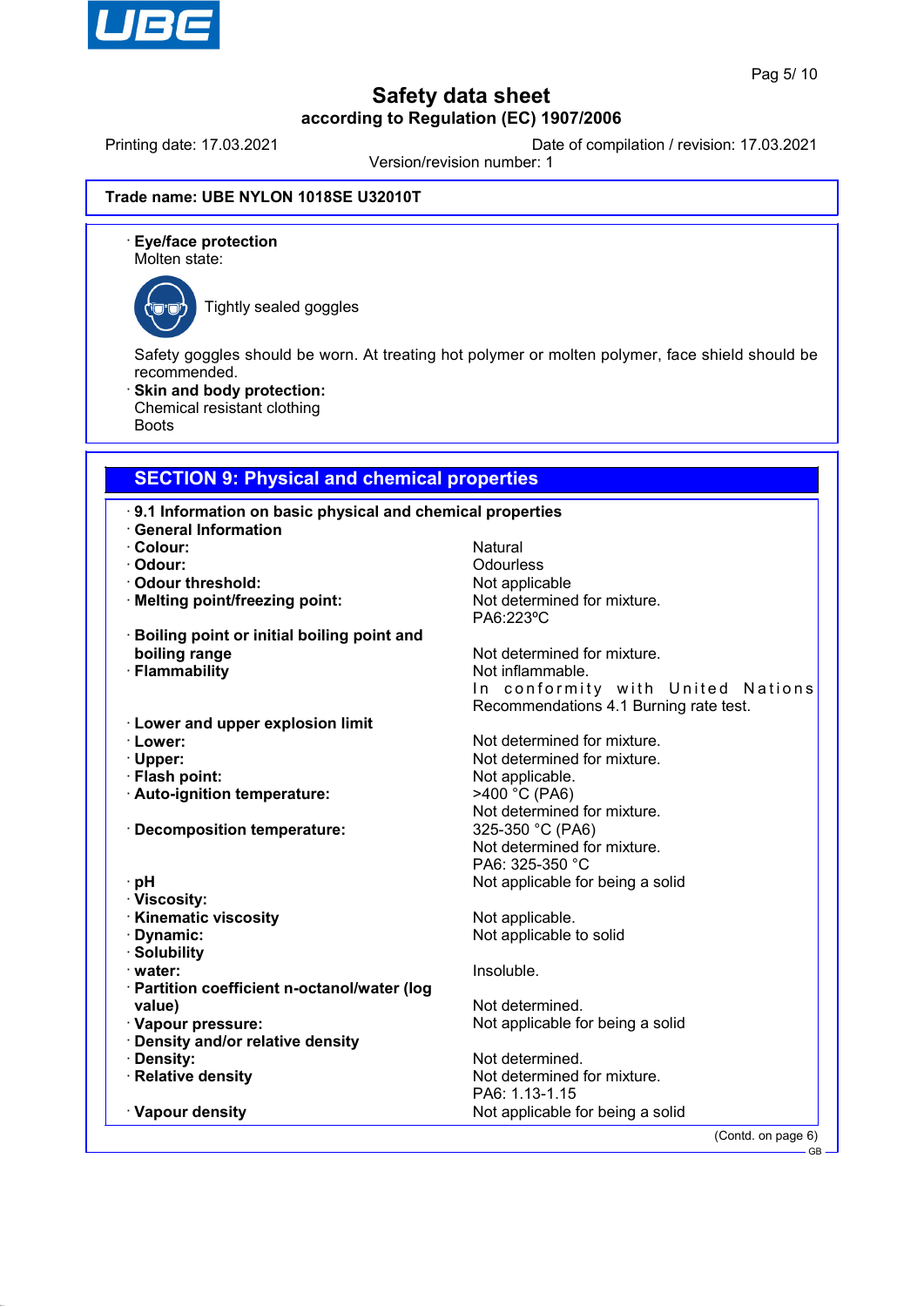

Printing date: 17.03.2021 Date of compilation / revision: 17.03.2021

Version/revision number: 1

### **Trade name: UBE NYLON 1018SE U32010T**

| ⋅ 9.2 Other information<br>$\cdot$ Appearance:          |                                               |
|---------------------------------------------------------|-----------------------------------------------|
| $\cdot$ Form:                                           | <b>Pellets</b>                                |
| Important information on protection of health           |                                               |
| and environment, and on safety.                         |                                               |
| · Ignition temperature                                  | Not determined                                |
| <b>Explosive properties:</b>                            | Product does not present an explosion hazard. |
| · Freezing point                                        |                                               |
| · Oxidising properties                                  | No oxidising properties                       |
| <b>Evaporation rate</b>                                 | Not applicable because it is a solid mixture  |
|                                                         |                                               |
| · Information with regard to physical hazard<br>classes |                                               |
|                                                         | <b>None</b>                                   |
| · Explosives<br>· Flammable gases                       | <b>None</b>                                   |
| · Aerosols                                              | <b>None</b>                                   |
| <b>Oxidising gases</b>                                  | <b>None</b>                                   |
| · Gases under pressure                                  | <b>None</b>                                   |
| · Flammable liquids                                     | <b>None</b>                                   |
| · Flammable solids                                      | None                                          |
| $\cdot$ Self-reactive substances and mixtures           | <b>None</b>                                   |
| · Pyrophoric liquids                                    | None                                          |
| · Pyrophoric solids                                     | <b>None</b>                                   |
| · Self-heating substances and mixtures                  | None                                          |
| · Substances and mixtures, which emit                   |                                               |
| flammable gases in contact with water                   | <b>None</b>                                   |
| · Oxidising liquids                                     | <b>None</b>                                   |
| · Oxidising solids                                      | None                                          |
| · Organic peroxides                                     | <b>None</b>                                   |
| Corrosive to metals                                     | None                                          |
| <b>Desensitised explosives</b>                          | None                                          |

### **SECTION 10: Stability and reactivity**

- · **10.1 Reactivity** No additional information available
- · **10.2 Chemical stability** Stable under ordinary conditions of use and storage.
- · **Thermal decomposition / conditions to be avoided:** Material can decompose at elevated temperatures.

No decomposition if used according to specifications.

- · **10.3 Possibility of hazardous reactions**
- Overheat causes decomposition of it and generate toxic substances such as KO, HI, CuO (decomposed at 350-400°C in the atmosphere).
- · **10.4 Conditions to avoid** Avoid heat, flames, sparks and other sources of ignition.
- · **10.5 Incompatible materials:**
- Strong acids

Reacts with oxidising agents.

- strong bases
- · **10.6 Hazardous decomposition products:**
- Iodine compounds Hydrogen iodide (HI)
- Carbon dioxide Carbon monoxide

(Contd. on page 7)

GB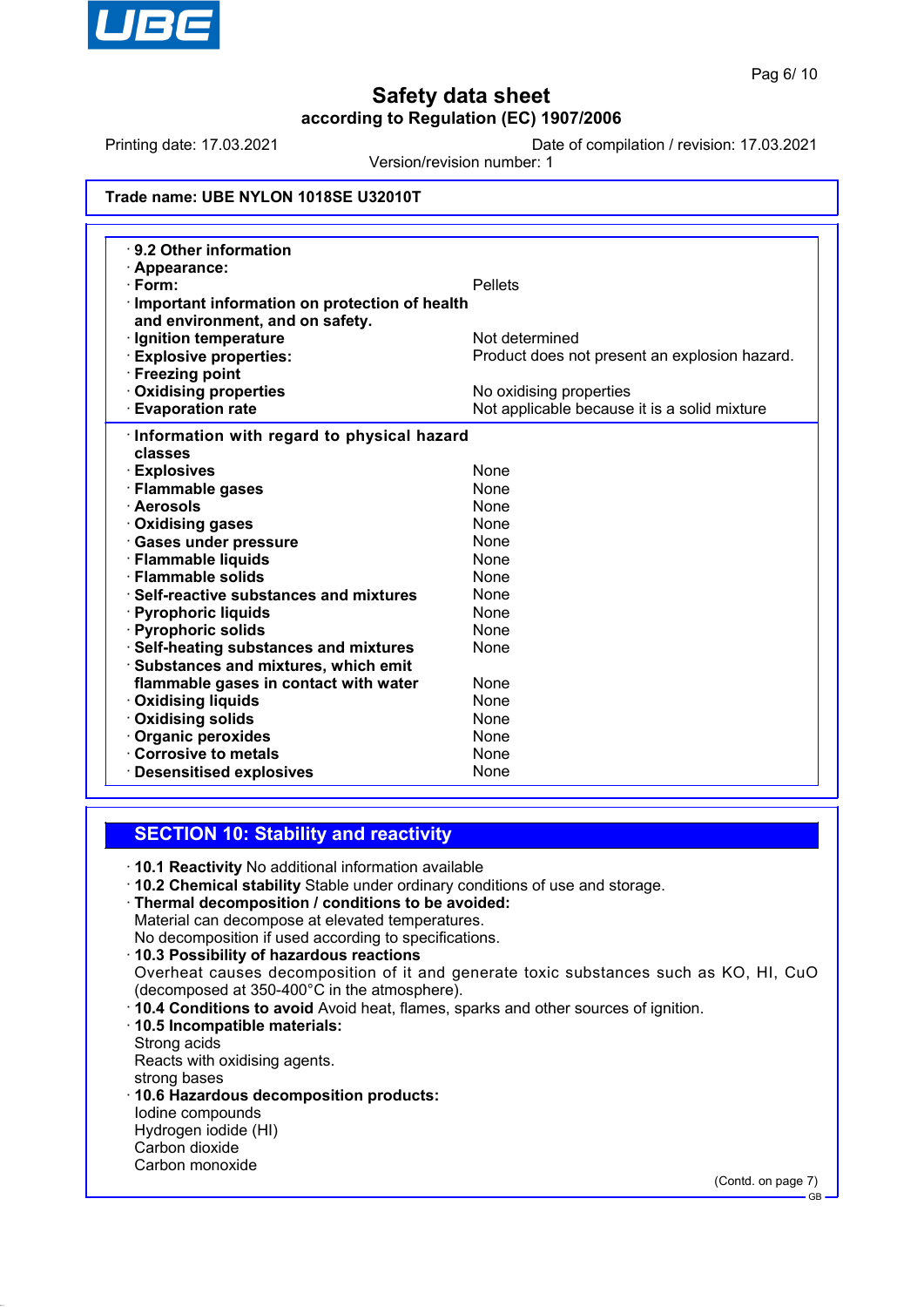

Printing date: 17.03.2021 Date of compilation / revision: 17.03.2021

Version/revision number: 1

#### **Trade name: UBE NYLON 1018SE U32010T**

### CuO

### **SECTION 11: Toxicological information**

· **11.1 Information on hazard classes as defined in Regulation (EC) No 1272/2008** · **Acute toxicity** Based on available data, the classification criteria are not met. · **LD/LC50 values relevant for classification: 7681-65-4 copper iodide** Oral LD50 300-2,000 mg/kg (rat) Dermal LD50 >2,000 mg/kg (rat) (OECD 402) **Skin corrosion/irritation** Light skin irritation (CuI) · **Serious eye damage/irritation** CuI Corrosive to eye (rabbit, OECD 405) · **Respiratory or skin sensitisation** CuI: Skin sensitizing (Guinea pig maximization test) **Germ cell mutagenicity** CuI: Ames test: negative In vivo micronucleus: negative In vivo unscheduled DNA synthesis: negative · **Carcinogenicity** Based on available data, the classification criteria are not met. · **Reproductive toxicity** Based on available data, the classification criteria are not met. · **STOT-single exposure** Based on available data, the classification criteria are not met. · **STOT-repeated exposure** Based on available data, the classification criteria are not met. · **Aspiration hazard** Based on available data, the classification criteria are not met. · **Other information (about experimental toxicology):** Aspiration hazard: Not classified (not futher relevant information available) · **Additional toxicological information:** · **Acute effects (acute toxicity, irritation and corrosivity)** CuI: Respiratory tract irritation is reported. · **Repeated dose toxicity** CuI: Thyroid hormone levels increase in both sexes treated with 100 mg/L iodine. (rat, OECD 408) · **CMR effects (carcinogenity, mutagenicity and toxicity for reproduction)** No further relevant information available. · **11.2 Information on other hazards** · **Endocrine disrupting properties** None of the ingredients is listed.

# **SECTION 12: Ecological information**

- · **12.1 Toxicity**
- · **Aquatic toxicity:**
- **7681-65-4 copper iodide**

EC50(72h) 0.13 mg/L (green algae) (OECD 201)

(Contd. on page 8)

GB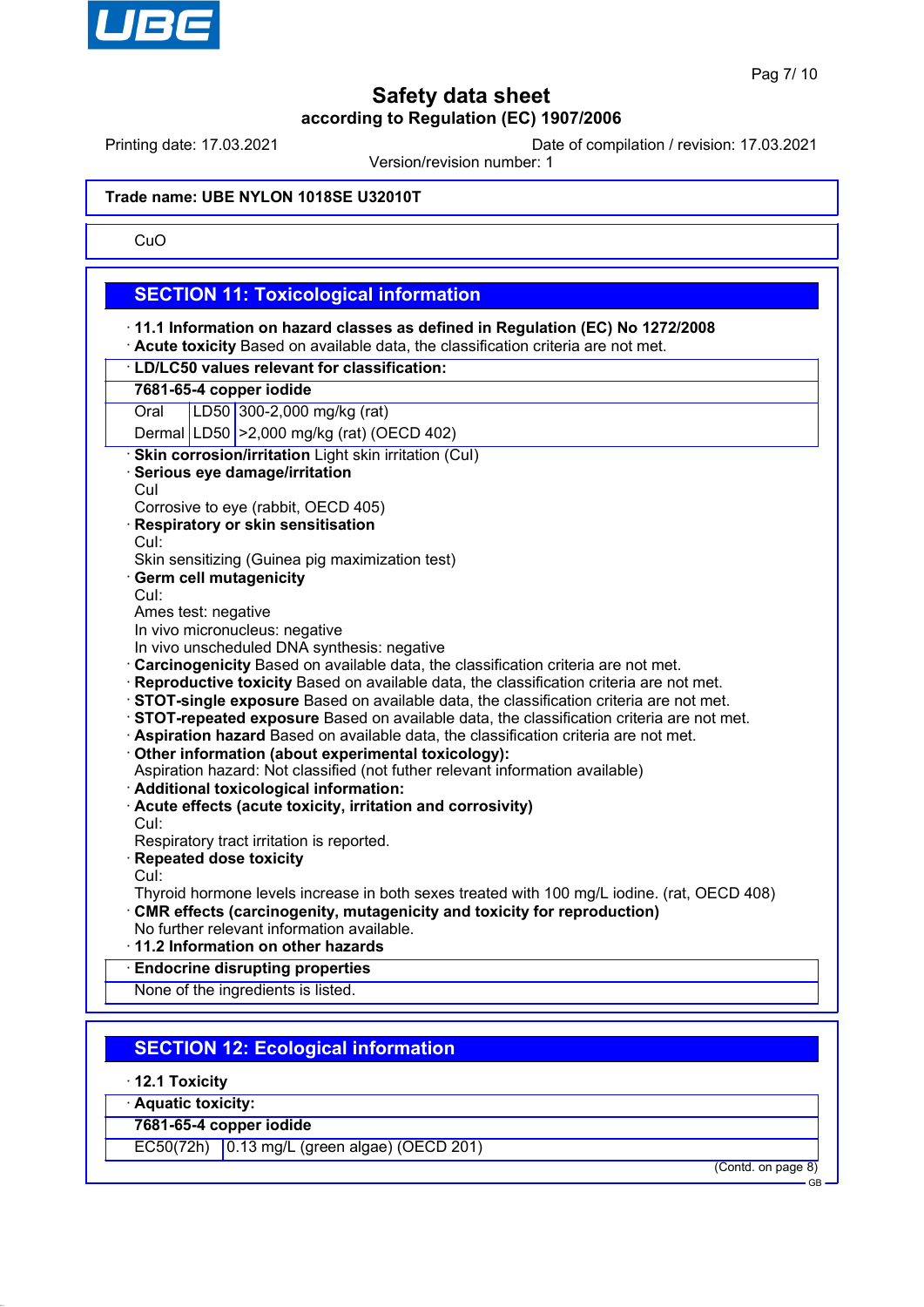

Printing date: 17.03.2021 Date of compilation / revision: 17.03.2021

Version/revision number: 1

### **Trade name: UBE NYLON 1018SE U32010T**

LC50 (96 h) 1.67 mg/l (Oncorhynchus mykiss) (OECD 203)

EC50 (48 h) 0.59 mg/l (daphnia magna)

 $NOEC$   $|0.03 \text{ mg/L}$  /(7d) (algae)

· **12.2 Persistence and degradability** No further relevant information available.

- · **12.3 Bioaccumulative potential** No further relevant information available.
- · **12.4 Mobility in soil** No further relevant information available.
- · **12.5 Results of PBT and vPvB assessment**
- · **PBT:** Not applicable.
- · **vPvB:** Not applicable.
- · **12.6 Endocrine disrupting properties**

The product does not contain substances with endocrine disrupting properties.

- · **12.7 Other adverse effects**
- · **Additional ecological information:**
- · **General notes:**

Water hazard class 2 (German Regulation) (Self-assessment): hazardous for water Do not allow product to reach ground water, water course or sewage system. Danger to drinking water if even small quantities leak into the ground.

## **SECTION 13: Disposal considerations**

· **13.1 Waste treatment methods**

· **Recommendation**

Disposal must be made according to official regulations.

Must be specially treated adhering to official regulations.

Chemical residues generally count as special waste

Must not be disposed together with household garbage. Do not allow product to reach sewage system.

· **Uncleaned packaging:**

**Recommendation:** Disposal must be made according to official regulations.

| <b>SECTION 14: Transport information</b>               |                 |                    |
|--------------------------------------------------------|-----------------|--------------------|
| 14.1 UN number or ID number<br>· ADR, ADN, IMDG, IATA  | Not applicable  |                    |
| 14.2 UN proper shipping name<br>· ADR, ADN, IMDG, IATA | Not applicable  |                    |
| 14.3 Transport hazard class(es)                        |                 |                    |
| · ADR, ADN, IMDG, IATA                                 |                 |                    |
| · Class                                                | Not applicable  |                    |
| 14.4 Packing group<br>· ADR, IMDG, IATA                | Not applicable  |                    |
| 14.5 Environmental hazards:<br>· Marine pollutant:     | No              |                    |
| 14.6 Special precautions for user                      | Not applicable. |                    |
|                                                        |                 | (Contd. on page 9) |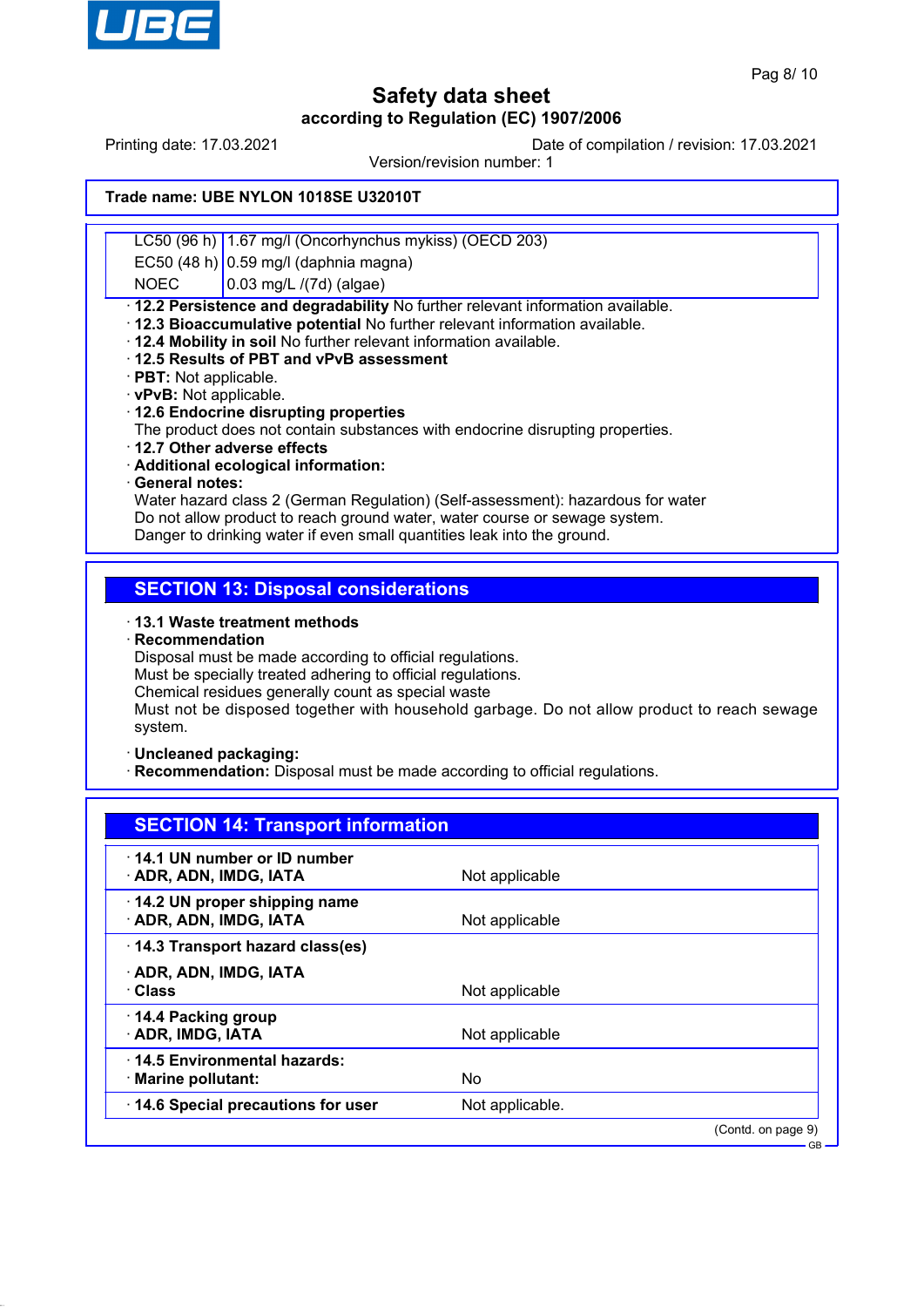

Printing date: 17.03.2021 Date of compilation / revision: 17.03.2021

Version/revision number: 1

### **Trade name: UBE NYLON 1018SE U32010T**

- · **14.7 Maritime transport in bulk according to IMO instruments** Not applicable.
- 

· **UN "Model Regulation":** Not applicable

## **SECTION 15: Regulatory information**

- · **15.1 Safety, health and environmental regulations/legislation specific for the substance or mixture**
- No further relevant information available.
- · **Chemical safety assessment**
- A Chemical Safety Assessment has not been carried out yet for any component of the mixture.
- · **Directive 2012/18/EU**
- · **Named dangerous substances ANNEX I** None of the ingredients is listed.
- · **15.2 Chemical safety assessment:** A Chemical Safety Assessment has not been carried out.

## **SECTION 16: Other information**

This information is based on our present knowledge. However, this shall not constitute a guarantee for any specific product features and shall not establish a legally valid contractual relationship. The mixture is self-classified on the basis of available information on the ingredients.

#### · **Relevant phrases**

- H302 Harmful if swallowed.
- H315 Causes skin irritation.
- H317 May cause an allergic skin reaction.
- H318 Causes serious eye damage.
- H372 Causes damage to organs through prolonged or repeated exposure.
- H373 May cause damage to organs through prolonged or repeated exposure.
- H400 Very toxic to aquatic life.

H411 Toxic to aquatic life with long lasting effects.

· **Training hints**

Specific training of workers to comply with the requirements specified in the Safety Data Sheet is required.

- · **Department issuing SDS:** Product Liability group
- **Contact:** Contact with business unit for any issue related to the safety data sheet
- · **Abbreviations and acronyms:**

ADR: Accord relatif au transport international des marchandises dangereuses par route (European Agreement Concerning the International Carriage of Dangerous Goods by Road)

- IMDG: International Maritime Code for Dangerous Goods IATA: International Air Transport Association
- GHS: Globally Harmonised System of Classification and Labelling of Chemicals
- EINECS: European Inventory of Existing Commercial Chemical Substances
- ELINCS: European List of Notified Chemical Substances
- CAS: Chemical Abstracts Service (division of the American Chemical Society)
- DNEL: Derived No-Effect Level (REACH)
- PNEC: Predicted No-Effect Concentration (REACH)
- LC50: Lethal concentration, 50 percent
- LD50: Lethal dose, 50 percent
- PBT: Persistent, Bioaccumulative and Toxic
- vPvB: very Persistent and very Bioaccumulative Acute Tox. 4: Acute toxicity – Category 4
- Skin Irrit. 2: Skin corrosion/irritation Category 2
- Eye Dam. 1: Serious eye damage/eye irritation Category 1
- Skin Sens. 1A: Skin sensitisation Category 1A

(Contd. on page 10)

GB